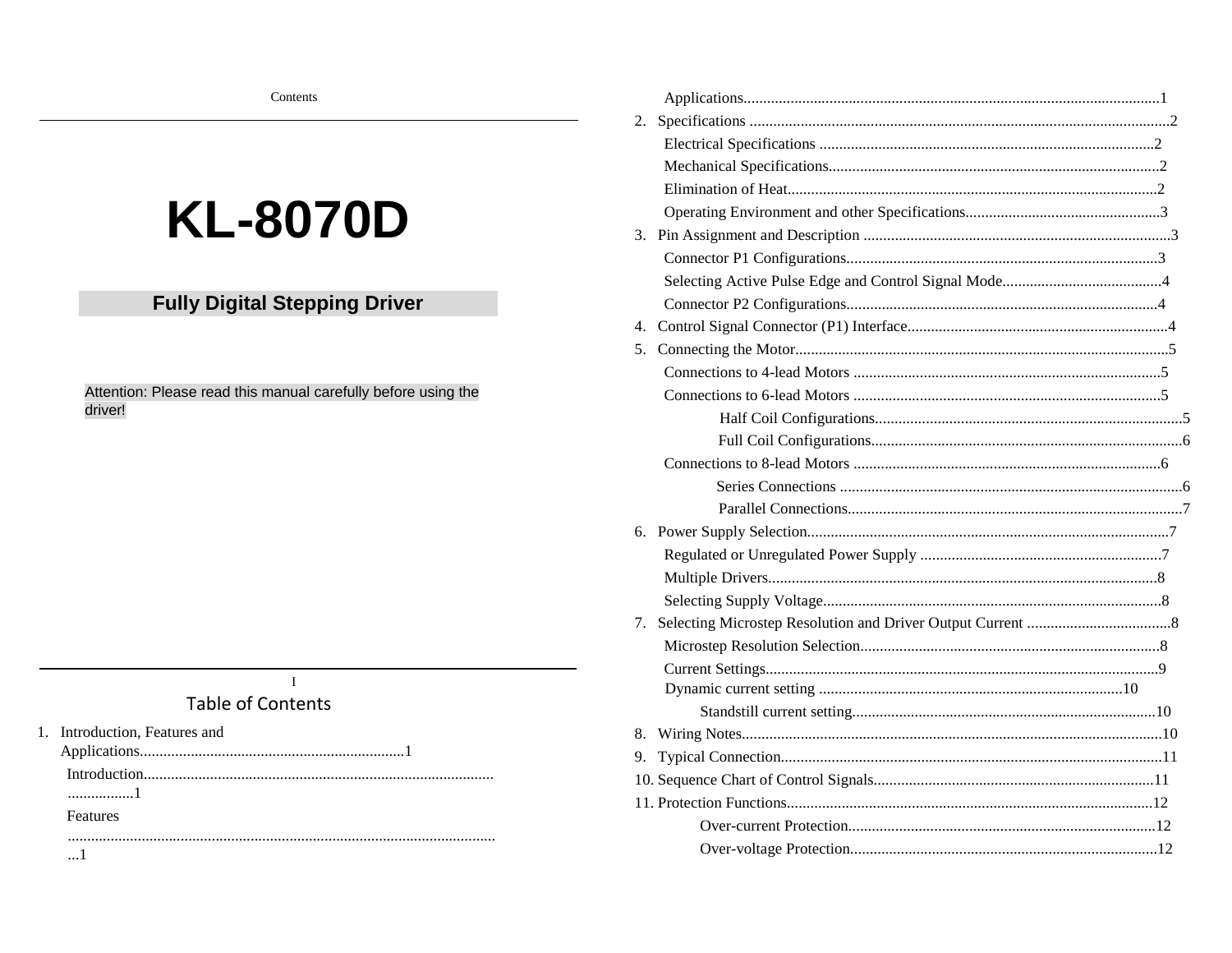| <b>Phase Error</b>            |                                 |
|-------------------------------|---------------------------------|
|                               |                                 |
| 2                             |                                 |
| Protection                    |                                 |
|                               |                                 |
| 13                            |                                 |
| 12. Frequently Asked          |                                 |
|                               |                                 |
| Problem Symptoms and Possible |                                 |
|                               |                                 |
|                               | Procedure for Achieving Optimum |
|                               |                                 |

# **1. Introduction, Features and Applications**

#### **Introduction**

.

The KL-8070D is a versatility fully digital steppin g driver based on a DSP with advanced control algorithm. The KL-8070D is the next generation of d igital stepping motor controls. It brings a unique level of system smoothness, providing optimum torque and nulls mid-range instability. Motor auto-identification and parameter auto-configuration technology offers optimum responses with different motors and easy-to-use. The driven motors can run with much smaller noise, lower heating, smoother movement than most of the drivers in the markets. Its unique features make the KL-8070D an ideal solution for applications that require lowspeed smoothness.

#### **Features**

Anti-Resonance, provides optimum torque and nulls mid-range instability

Motor auto-identification and parameter autoconfiguration technology, offers optimum responses with different motors

Multi-Stepping allows a low resolution step input to produce a higher microstep output for smooth system performance

Supply voltage up to +80 VDC Output current programmable, from 0.5A to 7A

Pulse input frequency up to 200 KHz TTL compatible and optically isolated input Automatic idle-current reduction Suitable for 2-phase and 4-phase motors Support PUL/DIR and CW/CCW modes

phase-error protections

Microstep resolutions programmable, from full-step Over-voltage, over-current, to 102,400 steps/rev

#### **Applications**

Suitable for a wide range of stepping motors, from NEMA size 17 to 34. It can be used in various kindsof machines, such as laser cutters, laser markers, high precision X-Y tables, labeling machines, and so on. Its unique features make the KL-8070D an ideal solution for applications that require both low-speed smoothness and high speed performances.

# **2. Specifications**

**Electrical Specifications (T<sub>i</sub> = 25 /77 )** 

| Parameters               | <b>KL-8070D</b> |                          |            |              |
|--------------------------|-----------------|--------------------------|------------|--------------|
|                          | Min             | Typical                  | Max        | Unit         |
| Output current           | 0.5             | ٠                        | 7(4.0 RMS) | $\mathsf{A}$ |
| Supply voltage           | $+20$           | -                        | $+80$      | <b>VDC</b>   |
| Logic signal current     | 7               | 10                       | 16         | mA           |
| Pulse input<br>frequency | $\theta$        | $\overline{\phantom{0}}$ | <b>200</b> | kHz          |
| Isolation resistance     | 500             |                          |            | $M\Omega$    |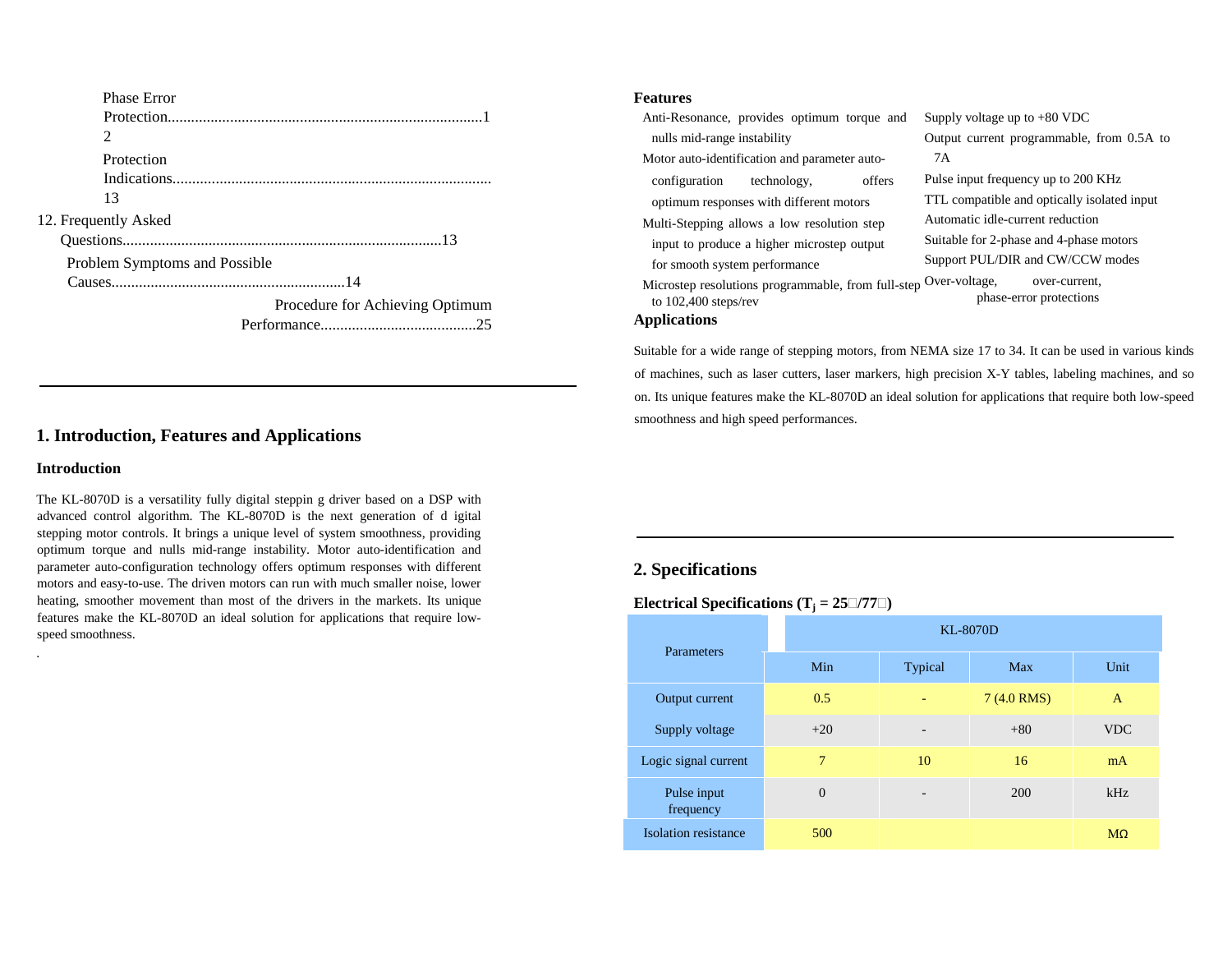**Mechanical Specifications (unit: mm [inch], 1 inch = 25.4 mm)** 



#### **Elimination of Heat**

Driver's reliable working temperature should be  $\langle 70 \ (158) \rangle$ , and motor working temperature

should be  $\langle 80 \ (1762)$ ;

 It is recommended to use automatic idle-current mode, namely current automatically reduce to 60% when motor stops, so as to reduce driver heating and motor heating;

 It is recommended to mount the driver vertically to maximize heat sink area. Use forced cooling method to cool the system if necessary.

### **Operating Environment and other Specifications**



# **3. Pin Assignment and Description**

The KL-8070D has two connectors, connector P1 for con trol signals connections, and connector P2 for power and motor connections. The following tables are brief descriptions of the two connectors. More detailed descriptions of the pins and related issues are presented in section 4, 5, 9.

#### **Connector P1 Configurations**

| <b>Pin Function</b> | <b>Details</b>                                                                                                                                                                                                                                                                                                                |  |  |
|---------------------|-------------------------------------------------------------------------------------------------------------------------------------------------------------------------------------------------------------------------------------------------------------------------------------------------------------------------------|--|--|
| $PUL+$              | Pulse signal: In single pulse (pulse/direction) mode, this input represents pulse<br>signal, each rising or falling edge active (software configurable); 4-5V when<br>PUL-HIGH, 0-0.5V when PUL-LOW. In double pulse mode (pulse/pulse),                                                                                      |  |  |
| PUL-                | this input represents clockwise (CW) pulse, active both at high level and low<br>level (software configurable). For reliable response, pulse width should be<br>longer than 2.5 $\mu$ s. Series connect resistors for current-limiting when $+12V$ or<br>$+24V$ used. The same as DIR and ENA signals.                        |  |  |
| $DIR+$              | DIR signal: In single-pulse mode, this signal has low/high voltage levels,<br>representing two directions of motor rotation; in double-pulse mode (software<br>configurable), this signal is counter-clock (CCW) pulse, active both at high<br>level and low level (software configurable). For reliable motion response, DIR |  |  |
| DIR-                | signal should be ahead of PUL signal by 5µs at least. 4-5V when DIR-HIGH,<br>0-0.5V when DIR-LOW. Please note that rotation direction is also related to<br>motor-driver wiring match. Exchanging the connection of two wires for a coil<br>to the driver will reverse motion direction.                                      |  |  |
| $ENA+$              | Enable signal: This signal is used for enabling/disabling the driver. High level<br>(NPN control signal, PNP and Differential control signals are on the contrary,                                                                                                                                                            |  |  |
| ENA-                | namely Low level for enabling.) for enabling the driver and low level for<br>disabling the driver. Usually left <b>UNCONNECTED</b> ( <b>ENABLED</b> ).                                                                                                                                                                        |  |  |

#### **Selecting Active Pulse Edge and Control Signal Mode**

The KL-8070D supports PUL/DIR and CW/CCW modes and pul se actives at rising or falling edge. See more information about these settings in Section 13. Default setting is PUL/DIR mode and rising edge active (NPN, and PNP control signal is on the contrary).

#### **Connector P2 Configurations**

| <b>Pin Function</b> | Details                                                                 |
|---------------------|-------------------------------------------------------------------------|
| $+Vdc$              | Power supply, 20~80 VDC, Including voltage fluctuation and EMF voltage. |
| <b>GND</b>          | Power Ground.                                                           |
| $A+$ , $A-$         | Motor Phase A                                                           |
| $B+$ , $B-$         | Motor Phase B                                                           |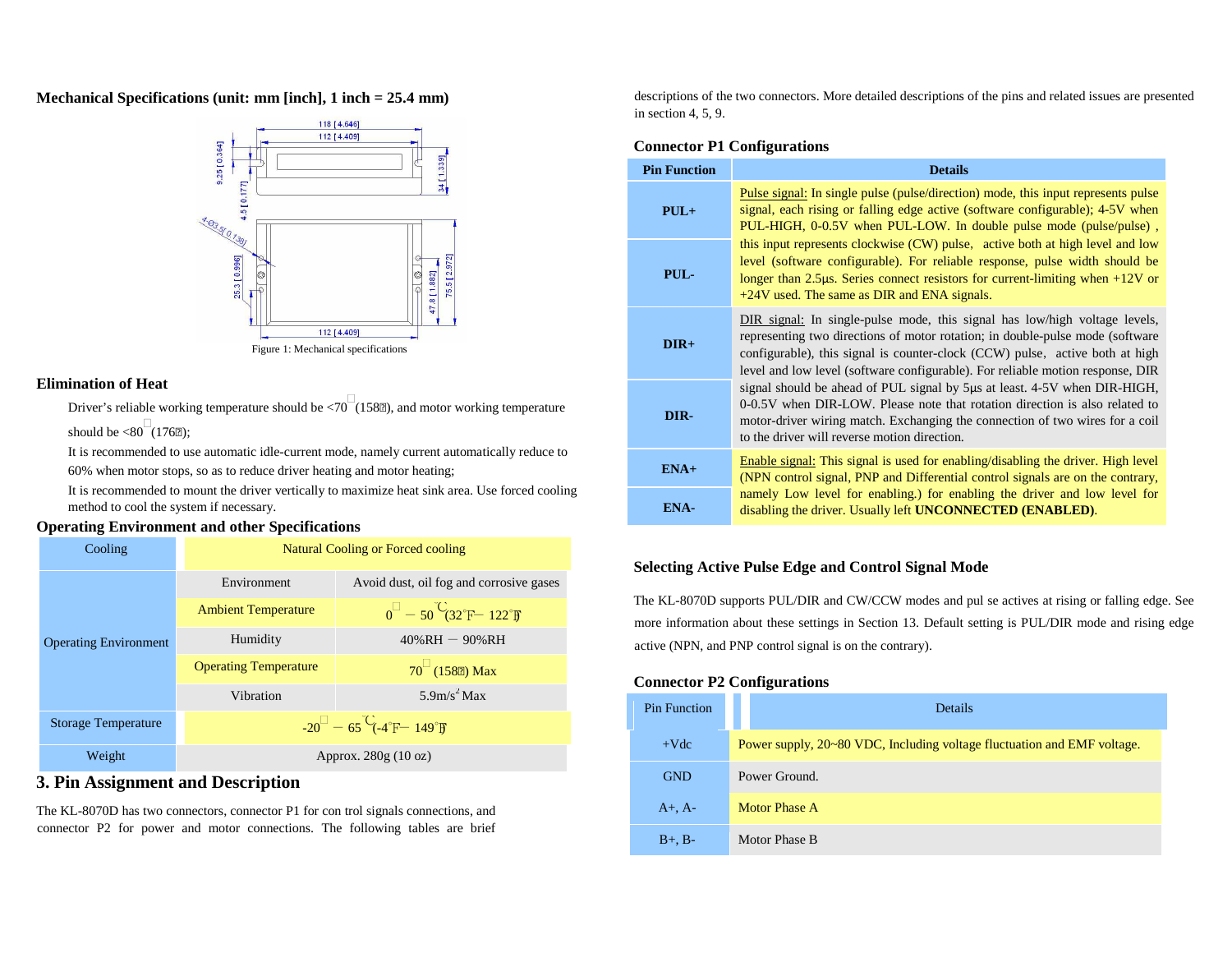# **4. Control Signal Connector (P1) Interface**

The KL-8070D can accept differential and single-ende d inputs (including opencollector and PNP output). The KL-8070D has 3 optically isolated logic inputs which are located on connector P1 to accept line driver control signals. These inputs are isolated to minimize or eliminate electrical noises coupled onto the drive control signals. Recommend use line driver control signals to increase noise immunity of the driver in interference environments. In the following figures, connections to opencollector and PNP signals are illustrated.



Figure 3: Connection to PNP signal (common-cathode)

# **5. Connecting the Motor**

The KL-8070D can drive any 2-pahse and 4-pahse hybrid stepping motors.

#### **Connections to 4-lead Motors**

4 lead motors are the least flexible but easiest to wire. Speed and torque will depend on winding inductance. In setting the driver output current, multiply the specified phase current by 1.4 to determine the peak output current.



#### **Connections to 6-lead Motors**

Like 8 lead stepping motors, 6 lead motors have two configurations available for high speed or high torque operation. The higher speed configuration, or half coil, is so described because it uses one half of the motor's inductor windings. The higher torque configuration, or full coil, uses the full windings of the phases.

#### **Half Coil Configurations**

As previously stated, the half coil configuration uses 50% of the motor phase windings. This gives lower inductance, hence, lower torque output. Like the parallel connection of 8 lead motor, the torque output will be more stable at higher speeds. This configuration is also referred to as half chopper. In setting the driver output current multiply the specified per phase (or unipolar) current rating by 1.4 to determine the peak output current.



Figure 5: 6-lead motor half coil (higher speed) connections

#### **Full Coil Configurations**

The full coil configuration on a six lead motor should be used in applications where higher torque at lower speeds is desired. This configuration is also referred to as full copper. In full coil mode, the motors should be run at only 70% of their rated current to prevent over heating.



Figure 6: 6-lead motor full coil (higher torque) connections

#### **Connections to 8-lead Motors**

8 lead motors offer a high degree of flexibility to the system designer in that they may be connected in series or parallel, thus satisfying a wide range of applications.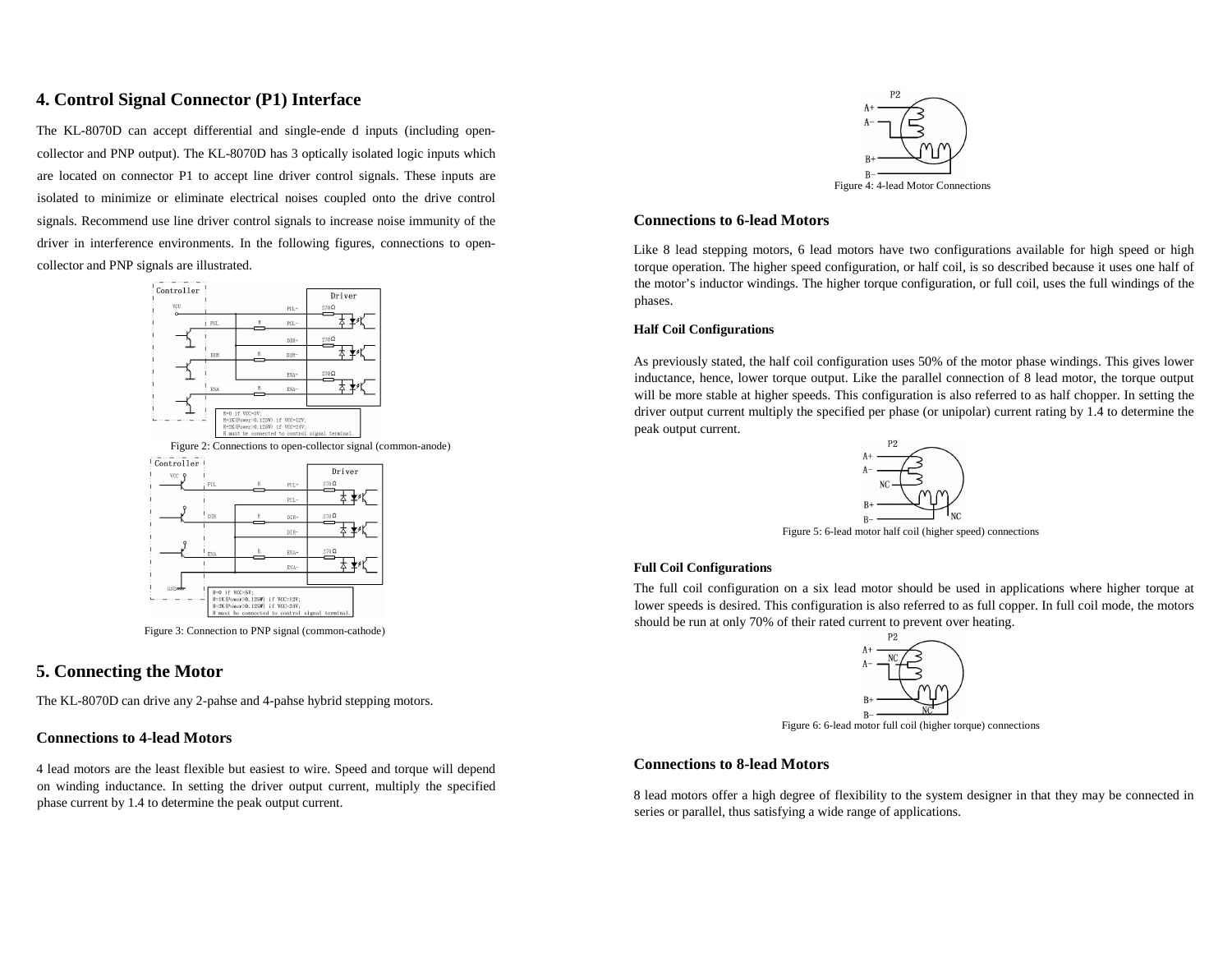#### **Series Connections**

A series motor configuration would typically be used in applications where a higher torque at lower speeds is required. Because this configuration has the most inductance, the performance will start to degrade at higher speeds. In series mode, the motors should also be run at only 70% of their rated current to prevent over heating.



Figure 7: 8-lead motor series connections

#### **Parallel Connections**

An 8 lead motor in a parallel configuration offers a more stable, but lower torque at lower speeds. But because of the lower inductance, there will be higher torque at higher speeds. Multiply the per phase (or unipolar) current rating by 1.96, or the bipolar current rating by 1.4, to determine the peak output current.



Figure 8: 8-lead motor parallel connections

**NEVER** disconnect or connect the motor while the power source is energized.

# **6. Power Supply Selection**

The KL-8070D can match medium and small size stepping motors (from NEMA frame size 17 to 34) made by Keling or other motor manufactures around the world. To achieve good driving performances, it is important to select supply voltage and output current properly. Generally speaking, supply voltage determines the high speed performance of the motor, while output current determines the output torque of the driven motor (particularly at lower speed). Higher supply voltage will allow higher motor speed to be achieved, at the price of more noise and heating. If the motion speed requirement is low, it's better to use lower supply voltage to decrease noise, heating and improve reliability.

#### **Regulated or Unregulated Power Supply**

Both regulated and unregulated power supplies can be used to supply the driver. However, unregulated power supplies are preferred due to their ability to withstand current surge. If regulated power supplies (such as most switching supplies.) are indeed used, it is important to have large current output rating to avoid problems like current clamp, for example using 4A supply for 3A motor-driver operation. On the other hand, if unregulated supply is used, one may use a power supply of lower current rating than that of motor (typically  $50\% \sim 70\%$  of motor current). The reason is that the driver draws current from the power supply capacitor of the unregulated supply only during the ON duration of the PWM cycle, but not during the OFF duration. Therefore, the average current withdrawn from power supply is considerably less than motor current. For example, two 3A motors can be well supplied by one power supply of 4A rating.

#### **Multiple Drivers**

It is recommended to have multiple drivers to share one power supply to reduce cost, if the supply has enough capacity. To avoid cross interference, **DO NOT** daisy-chain the power supply input pins of the drivers. Instead, please connect them to power supply separately.

#### **Selecting Supply Voltage**

The power MOSFETS inside the KL-8070D can actually ope rate within  $+20 \sim +80$ VDC, including power input fluctuation and back EMF voltage generated by motor coils during motor shaft deceleration.Higher supply voltage can increase motor torque at higher speeds, thus helpful for avoiding losing steps. However, higher voltage may cause bigger motor vibration at lower speed, and it may also cause overvoltage protection or even driver damage. Therefore, it is suggested to choose only sufficiently high supply voltage for intended applications, and it is suggested to use power supplies with theoretical output voltage of  $+20 \sim +72$ VDC, leaving room for power fluctuation and back-EMF.

# **7. Selecting Microstep Resolution and Driver Output Current**

Microstep resolutions and output current are programmable, the former can be set from full-step to 102,400 steps/rev and the latter can be set from 0.5A to 7A. See more information about **Microstep and** 

**Output Current Setting** in Section 13.

However, when it's not in software configured mode, this driver uses an 8-bit DIP switch to set

microstep resolution, and motor operating current, as shown below:



#### **Microstep Resolution Selection**

When it's not in software configured mode, microstep resolution is set by SW5, 6, 7, 8 of the DIP switch as shown in the following table: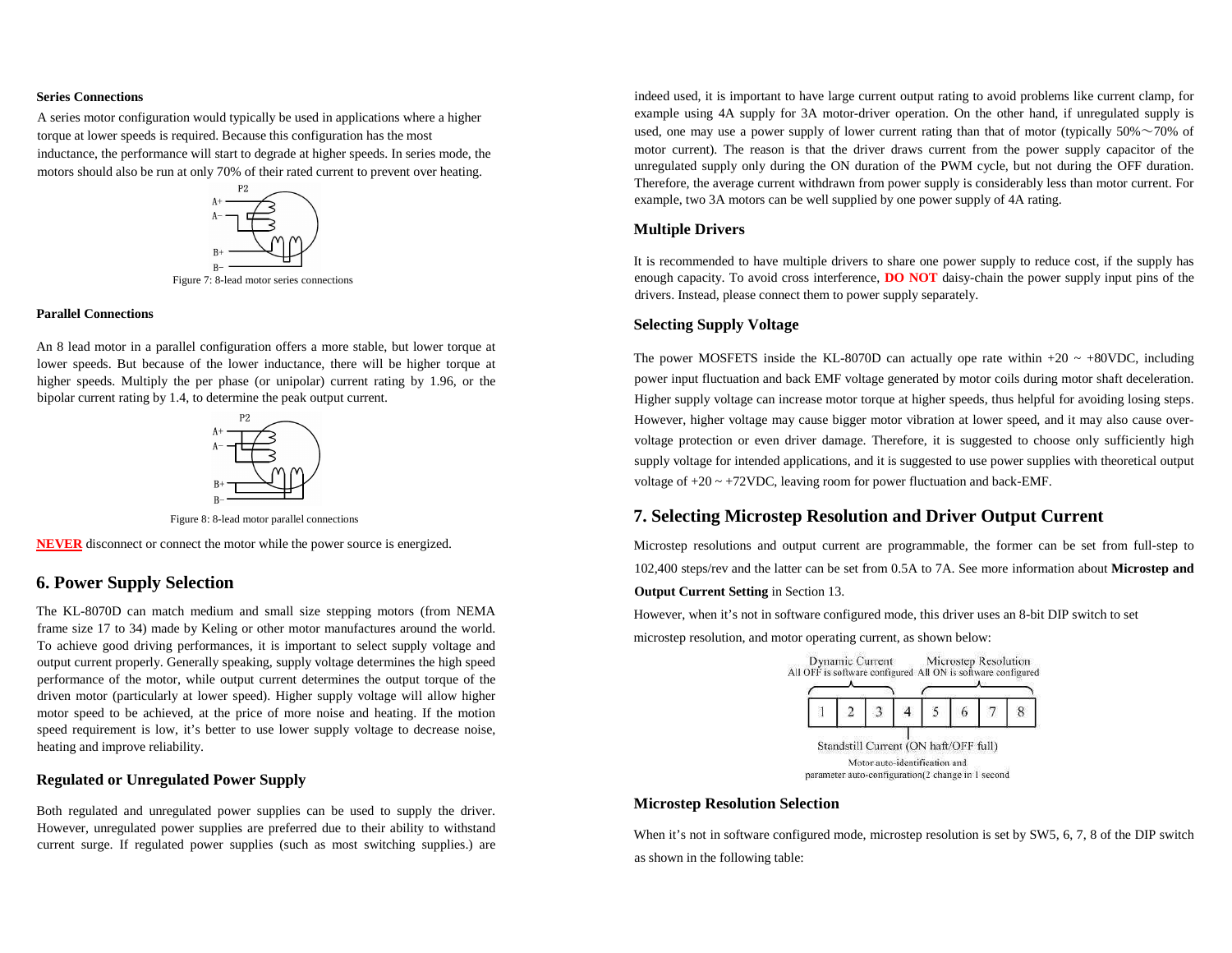| <b>Microstep</b>        | Steps/rev.(for 1.8°motor)   | SW <sub>5</sub> | SW <sub>6</sub> | SW7        | SW <sub>8</sub> |
|-------------------------|-----------------------------|-----------------|-----------------|------------|-----------------|
| 1 to 512                | Default/Software configured | ON              | ON              | ON         | ON              |
| $\boldsymbol{2}$        | 400                         | <b>OFF</b>      | <b>ON</b>       | <b>ON</b>  | ON              |
| $\overline{\mathbf{4}}$ | 800                         | ON              | <b>OFF</b>      | ON         | ON              |
| ${\bf 8}$               | 1600                        | <b>OFF</b>      | <b>OFF</b>      | <b>ON</b>  | ON              |
| 16                      | 3200                        | ON              | ON              | <b>OFF</b> | ON              |
| 32                      | 6400                        | <b>OFF</b>      | <b>ON</b>       | <b>OFF</b> | ON              |
| 64                      | 12800                       | ON              | <b>OFF</b>      | <b>OFF</b> | ON              |
| 128                     | 25600                       | <b>OFF</b>      | <b>OFF</b>      | <b>OFF</b> | ON              |
| $\overline{5}$          | 1000                        | ON              | ON              | ON         | <b>OFF</b>      |
| 10                      | 2000                        | <b>OFF</b>      | <b>ON</b>       | ON         | <b>OFF</b>      |
| 20                      | 4000                        | ON              | <b>OFF</b>      | ON         | <b>OFF</b>      |
| 25                      | 5000                        | <b>OFF</b>      | <b>OFF</b>      | ON         | OFF             |
| 40                      | 8000                        | ON              | ON              | <b>OFF</b> | <b>OFF</b>      |
| 50                      | 10000                       | <b>OFF</b>      | <b>ON</b>       | <b>OFF</b> | <b>OFF</b>      |
| 100                     | 20000                       | ON              | <b>OFF</b>      | <b>OFF</b> | <b>OFF</b>      |
| 125                     | 25000                       | <b>OFF</b>      | <b>OFF</b>      | <b>OFF</b> | <b>OFF</b>      |

#### **Current Settings**

For a given motor, higher driver current will make the motor to output more torque, but at the same time causes more heating in the motor and driver. Therefore, output current is generally set to be such that the motor will not overheat for long time operation. Since parallel and serial connections of motor coils will significantly change resulting inductance and resistance, it is therefore important to set driver output current depending on motor phase current, motor leads and connection methods. Phase current rating supplied by motor manufacturer is important in selecting driver current, however the selection also depends on leads and connections.

When it's not in software configured mode, the first three bits (SW1, 2, 3) of the DIP switch are used to set the dynamic current. Select a setting closest to your motor's required current.

#### **Dynamic current setting**

| <b>Peak Current</b> | <b>RMS Current</b>                        | SW1        | SW2        | SW3        |
|---------------------|-------------------------------------------|------------|------------|------------|
|                     | Default/Software configured (0.5 to 7.0A) | <b>OFF</b> | <b>OFF</b> | <b>OFF</b> |
| 2.6A                | 1.8A                                      | <b>ON</b>  | <b>OFF</b> | <b>OFF</b> |
| 3.4A                | 2.4A                                      | <b>OFF</b> | ON         | <b>OFF</b> |
| 4.0 <sub>A</sub>    | 2.8A                                      | <b>ON</b>  | <b>ON</b>  | <b>OFF</b> |
| <b>4.8A</b>         | 3.4A                                      | <b>OFF</b> | <b>OFF</b> | <b>ON</b>  |
| 5.4A                | 3.8A                                      | <b>ON</b>  | <b>OFF</b> | <b>ON</b>  |
| 6.1A                | 4.3A                                      | <b>OFF</b> | ON         | <b>ON</b>  |
| 7.0 <sub>A</sub>    | 5.0A                                      | <b>ON</b>  | <b>ON</b>  | <b>ON</b>  |

**Notes:** Due to motor inductance, the actual current in the coil may be smaller than the dynamic current setting, particularly under high speed condition.

#### **Standstill current setting**

SW4 is used for this purpose. OFF meaning that the standstill current is set to be half of the selected dynamic current, and ON meaning that standstill current is set to be the same as the selected dynamic current.

The current automatically reduced to 60% of the selected dynamic current one second after the last pulse. Theoretically, this will reduce motor heating to 36% (due to  $P=I^{2*}R$ ) of the original value. If the application needs a different standstill current, please contact Keling.

#### **8. Wiring Notes**

 In order to improve anti-interference performance of the driver, it is recommended to use twisted pair shield cable.

To prevent noise incurred in PUL/DIR signal, pulse/direction signal wires and motor wires should not be tied up together. It is better to separate them by at least 10 cm, otherwise the disturbing signals generated by motor will easily disturb pulse direction signals, causing motor position error, system instability and other failures.

If a power supply serves several drivers, separately connecting the drivers is recommended instead of daisy-chaining.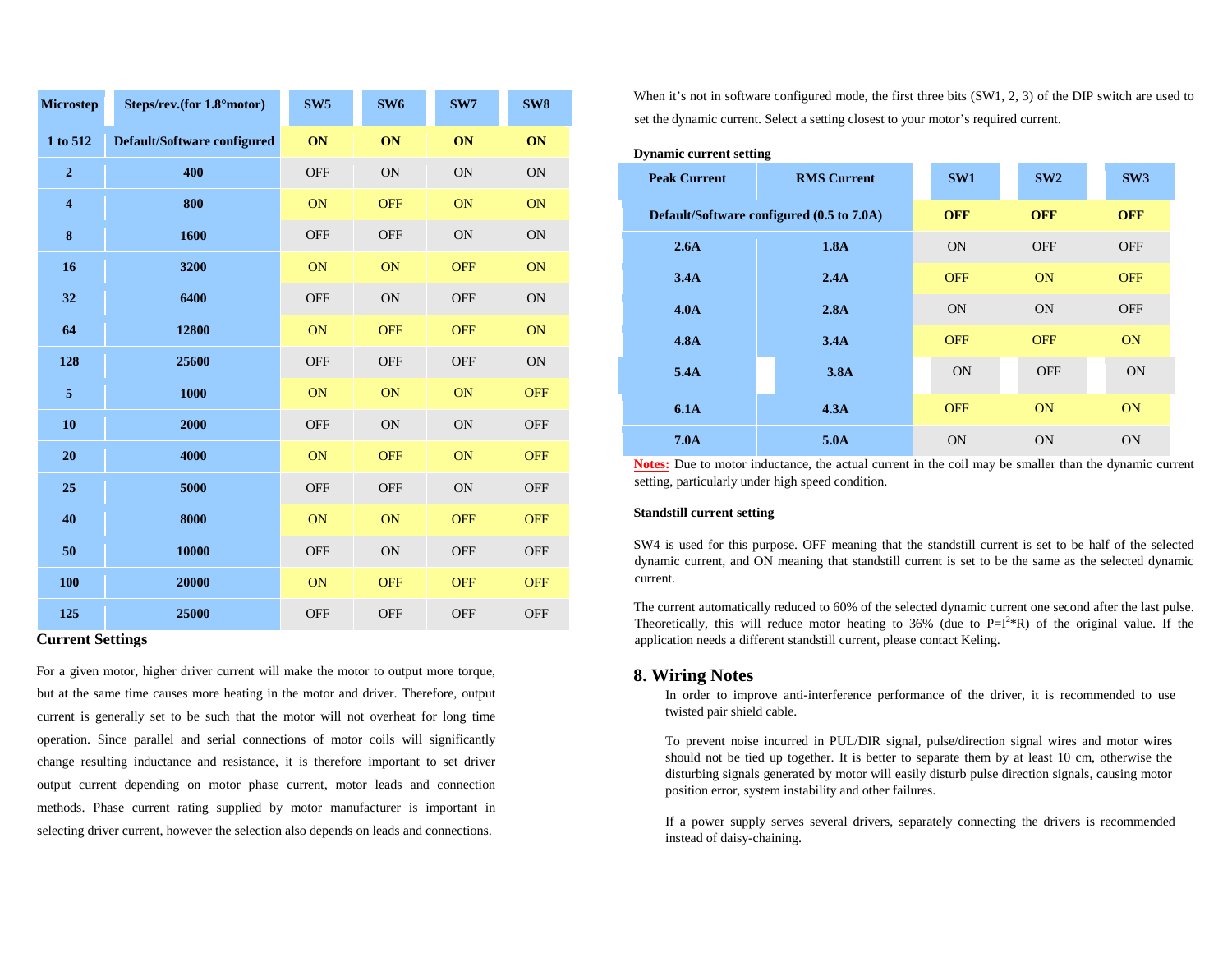It is prohibited to pull and plug connector P2 while the driver is powered ON, because there is high current flowing through motor coils (even when motor is at standstill). Pulling or plugging connector P2 with power on will cause extremely high back-EMF voltage surge, which may damage the driver.

# **9. Typical Connection**

A complete stepping system should include stepping motor, stepping driver, power supply and controller (pulse generator). A typical connection is shown as figure 9.



Figure 9: Typical connection

# **10. Sequence Chart of Control Signals**

In order to avoid some fault operations and deviations, PUL, DIR and ENA should abide by some rules, shown as following diagram:



Figure 10: Sequence chart of control signals

#### **Remark:**

- a) t1: ENA must be ahead of DIR by at least 5µs. Usually, ENA+ and ENA- are NC (not connected). See "Connector P1 Configurations" for more information.
- b)t2: DIR must be ahead of PUL active edge by 5µs to ensure correct direction;
- c)t3: Pulse width not less than 2.5µs;
- d)t4: Low level width not less than 2.5µs.

## **11. Protection Functions**

To improve reliability, the driver incorporates some built-in protection functions. The KL-8070D uses one RED LED to indicate what protection has been activated. The periodic time of RED is 3 s (seconds),and how many times the RED turns on indicates what protection has been activated. Because only one protection can be displayed by RED LED, so the driver will decide what error to display according to their priorities. See the following **Protection Indications** table for displaying priorities.

#### **Over-current Protection**

Over-current protection will be activated when continuous current exceeds 16A or in case of short circuit between motor coils or between motor coil and ground, and RED LED will turn on once within each periodic time (3 s).

#### **Over-voltage Protection**

When power supply voltage exceeds 91±1 VDC, protection will be activated and RED LED will turn on twice within each periodic time (3 s).

#### **Phase Error Protection**

Motor power lines wrong & not connected will activate this protection. RED LED will turn on four timeswithin each periodic time  $(3 s)$ .

**Attention:** When above protections are active, the motor shaft will be free or the LED will turn red. Reset the driver by repowering it to make it function properly after removing above problems. Since there is no protection against power leads  $(†, -)$  reversal, it is critical to make sure that power supply leads correctly connected to driver. Otherwise, the driver will be damaged instantly.

#### **Protection Indications**

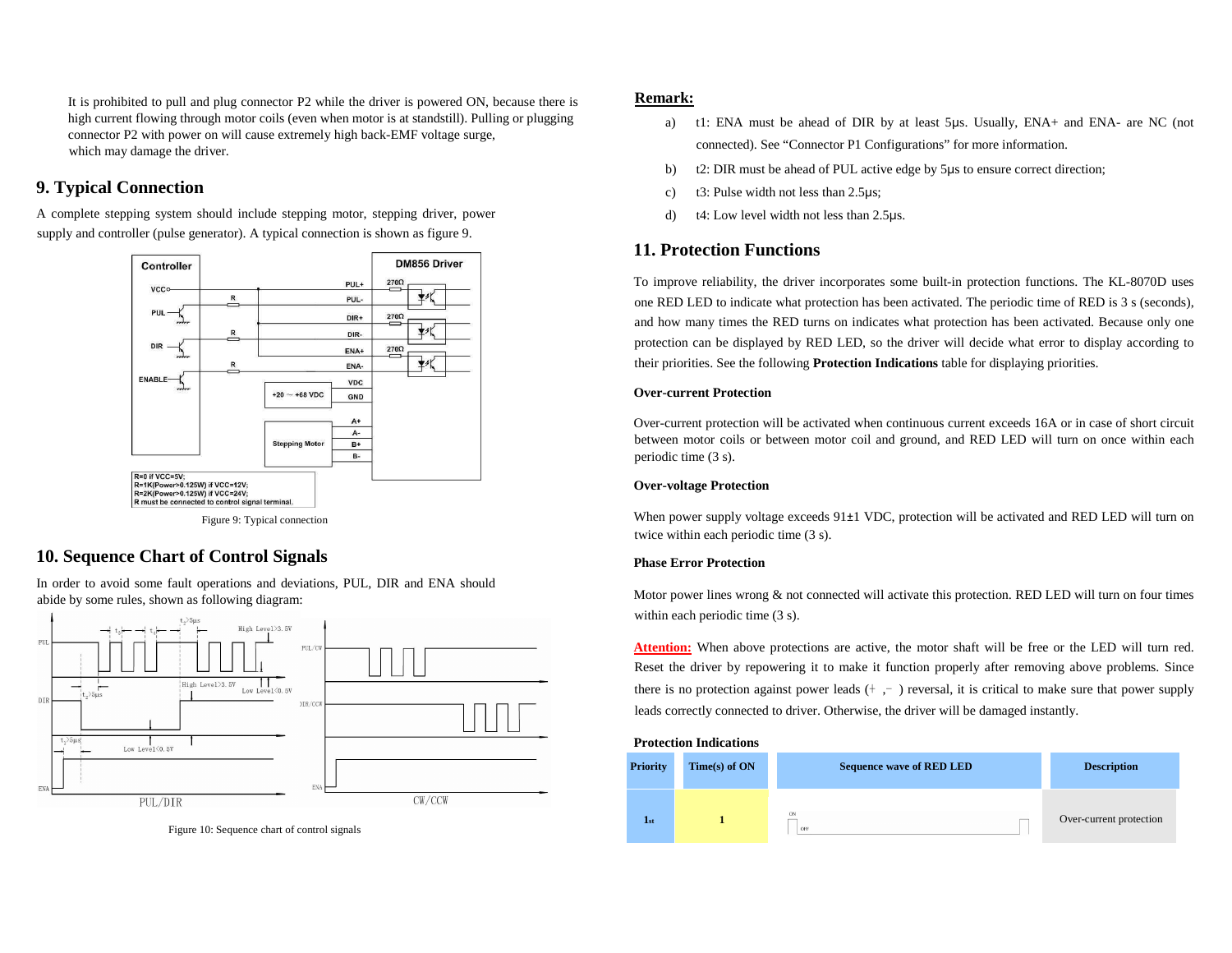

# **12. Frequently Asked Questions**

In the event that your driver doesn't operate properly, the first step is to identify whether the problem is electrical or mechanical in nature. The next step is to isolate the system component that is causing the problem. As part of this process you may have to disconnect the individual components that make up your system and verify that they operate independently. It is important to document each step in the troubleshooting process. You may need this documentation to refer back to at a later date, and these details will greatly assist our Technical Support staff in determining the problem should you need assistance.

Many of the problems that affect motion control systems can be traced to electrical

| <b>Symptoms</b>                      | <b>Possible Problems</b>                 | <b>Problem Symptoms and Possible Causes</b> |
|--------------------------------------|------------------------------------------|---------------------------------------------|
|                                      | No power                                 |                                             |
|                                      | Microstep resolution setting is wrong    |                                             |
| <b>Motor</b> is not rotating         | DIP switch current setting is wrong      |                                             |
|                                      | Fault condition exists                   |                                             |
|                                      | The driver is disabled                   |                                             |
| Motor rotates in the wrong direction | Motor phases may be connected in reverse |                                             |
|                                      | DIP switch current setting is wrong      |                                             |
| The driver in fault                  | Something wrong with motor coil          |                                             |
|                                      | Control signal is too weak               |                                             |
|                                      | Control signal is interfered             |                                             |
| <b>Erratic motor motion</b>          | Wrong motor connection                   |                                             |
|                                      | Something wrong with motor coil          |                                             |

noise, controller software errors, or mistake in wiring.